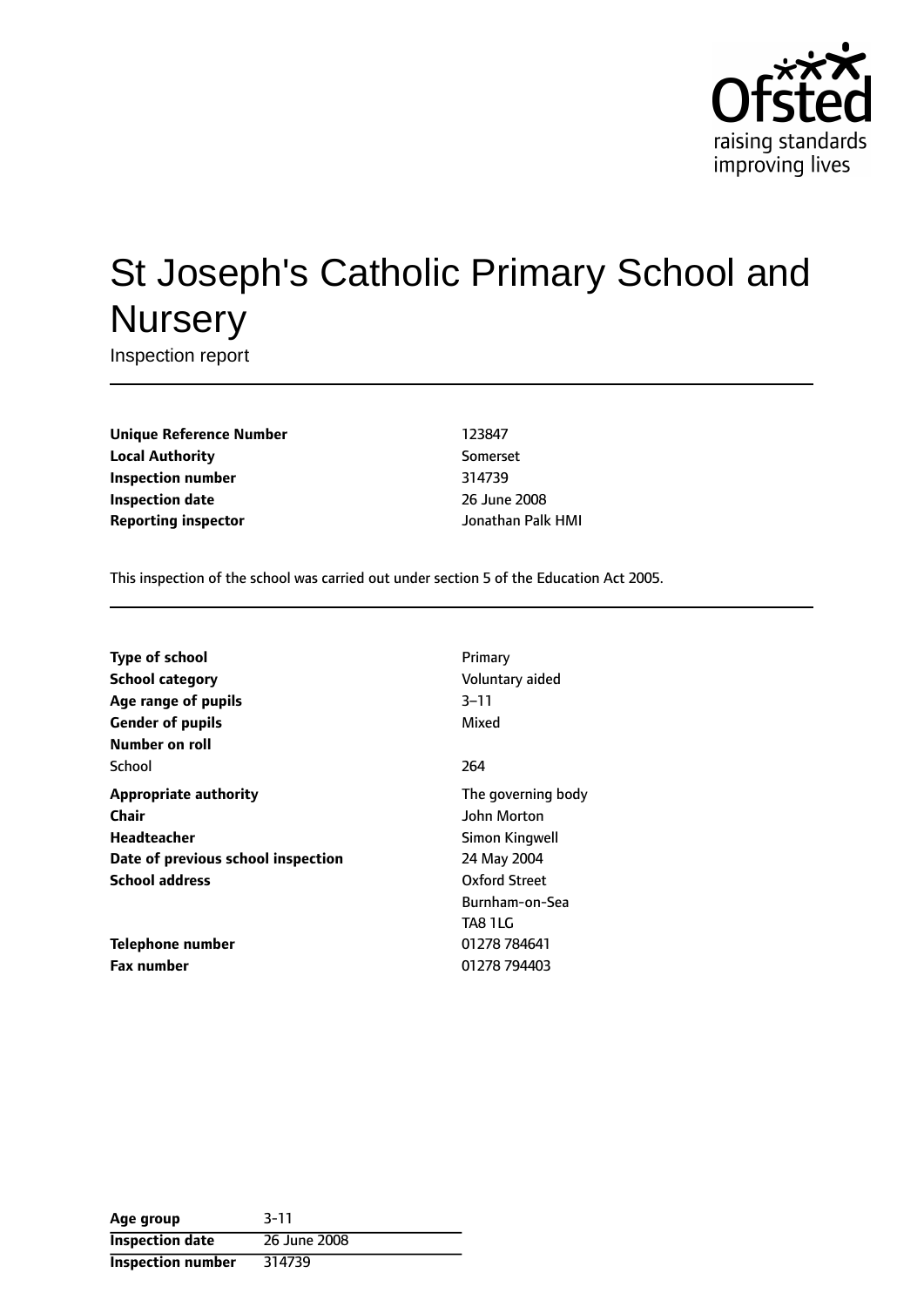.

© Crown copyright 2008

#### Website: www.ofsted.gov.uk

This document may be reproduced in whole or in part for non-commercial educational purposes, provided that the information quoted is reproduced without adaptation and the source and date of publication are stated.

Further copies of this report are obtainable from the school. Under the Education Act 2005, the school must provide a copy of this report free of charge to certain categories of people. A charge not exceeding the full cost of reproduction may be made for any other copies supplied.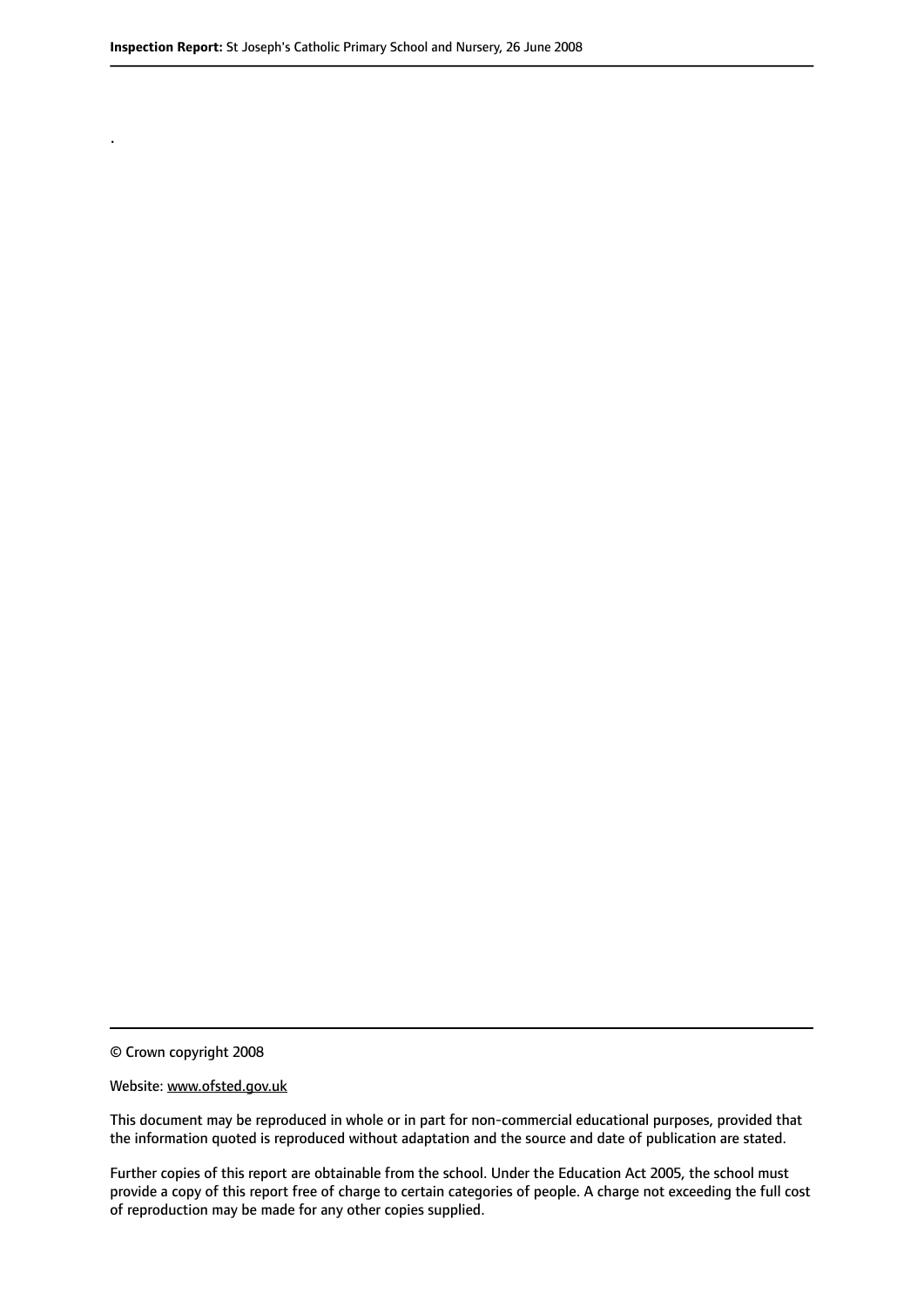# **Introduction**

The inspection was carried out by one of Her Majesty's Inspectors. The inspector evaluated the overall effectiveness of the school and investigated the following issues: •how well leaders and managers at all levels have identified priorities for improvement  $\cdot$  how successfully the curriculum meets the academic and personal needs of the pupils •the impact of assessment arrangements on standards and the quality of learning. Evidence was gathered from analysis of school data, the school's self-evaluation, the previous inspection report, pupils' work, parent questionnaires, school policies, monitoring reports and other documents. Lessons were observed and discussions were held with pupils, senior staff, governors and teaching assistants. Other aspects of the school's work were not investigated in detail, but the inspector found no evidence to suggest that the school's own assessments, as given in its self-evaluation, were not justified, and these have been included where appropriate in the report.

## **Description of the school**

St Joseph's is an average sized primary school. Most pupils come from a White British background, with a small number from other ethnic backgrounds. Nearly all pupils speak English as their first language. The proportion of pupils eligible for free school meals is below average. The proportion of pupils with learning difficulties and/or disabilities is also below average. Children start school in the Nursery class with skills and abilities that are generally in line with those expected for their age.

## **Key for inspection grades**

| Outstanding  |
|--------------|
| Good         |
| Satisfactory |
| Inadequate   |
|              |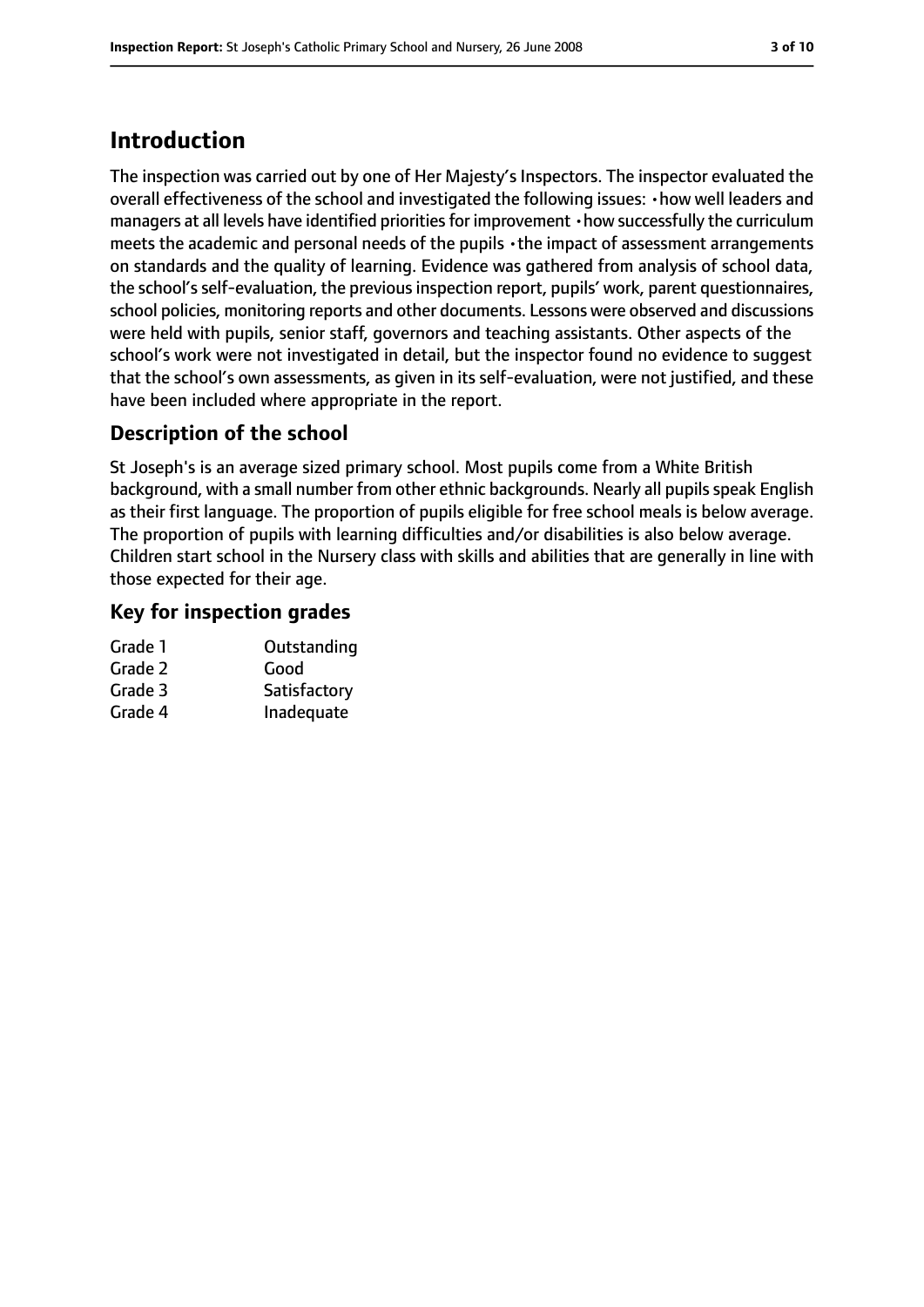# **Overall effectiveness of the school**

#### **Grade: 1**

Pupils receive a very high quality education in this excellent school. Parents are unreserved in their praise for the school, which they describe as providing 'traditional values' and a 'family feel' with 'a strong emphasis on involving parents'. They recognise that 'the excellent opportunities for children' are down to the commitment of adults who are 'enthusiastic, professional and very focused on each child'.

The perceptive and highly committed headteacher is very well supported by a dedicated senior management team, staff and governing body. The leadership shied away from evaluating their overall performance as excellent as they consider that their work with children 'is never done'. School improvement planning is very tightly linked to routine monitoring that is carried out by the senior leaders and informed by regular inputs from the parents, pupils and outside agencies. Consequently, the school has made good progress in developing the curriculum, which is now excellent. Strong links between subjects ensure regular opportunities for pupils to use their considerable literacy skills and to challenge further their information and communication technology (ICT) and numeracy skills. There has been innovative work linking design and technology, art and music together for younger pupils when producing their own scripted puppet theatre. Leaders have made strong inroads to making the curriculum fit the needs of different ability groups. For example, they have planned additional opportunities for the more able and talented pupils in reading, writing, science and mathematics. The provision for those with speech and language and moderate learning difficulties is excellent and is ensuring that these pupils reach the highest standards they can. The curriculum is extremely well supported by numerous lunchtime and after school clubs, visits and residential experiences. These add to pupils' enjoyment of school life and help promote pupils' personal and social development and their high levels of self-confidence and self-esteem. Wonderful displays throughout the school show pupils that their work is valued.

The care, guidance and support for pupils and their personal development are both outstanding. Good links with outside agencies and excellent links with parents contribute to this. Pupils are very positive about the school, shown by their good attendance. They feel extremely safe and secure knowing that staff are always there to help them if they have any concerns. Older pupils take their share of responsibility for younger ones, helping sort out any minor problems at lunchtimes and in running lunchtime clubs. They have an extremely positive view about how to stay healthy and particularly enjoy the wide range of sports on offer, organised by the specialist physical education teacher. More than half of the pupils, of all ages, stay for after-school sport, music or art clubs. The school council takes its role seriously knowing that it helps make the school a better place. For example, it has harnessed pupils' enthusiasm for healthy activity through its work to extend the adventure playground, has gained funding for cycle paths around the school and encouraged an impressive commitment to walking to school. Pupils frequently add suggestions on how school meals can be healthier and most children now have a school dinner.

Pupils are also aware of the needs of the wider world and organise different fund raising activities. They have regular links with young people at a school in Kenya and a good understanding of what life is like for them. The pupils are respectful of adults and each other. Their behaviour is excellent, resulting in a harmonious school community and a very strong eagerness to learn that contributes to their outstanding achievement.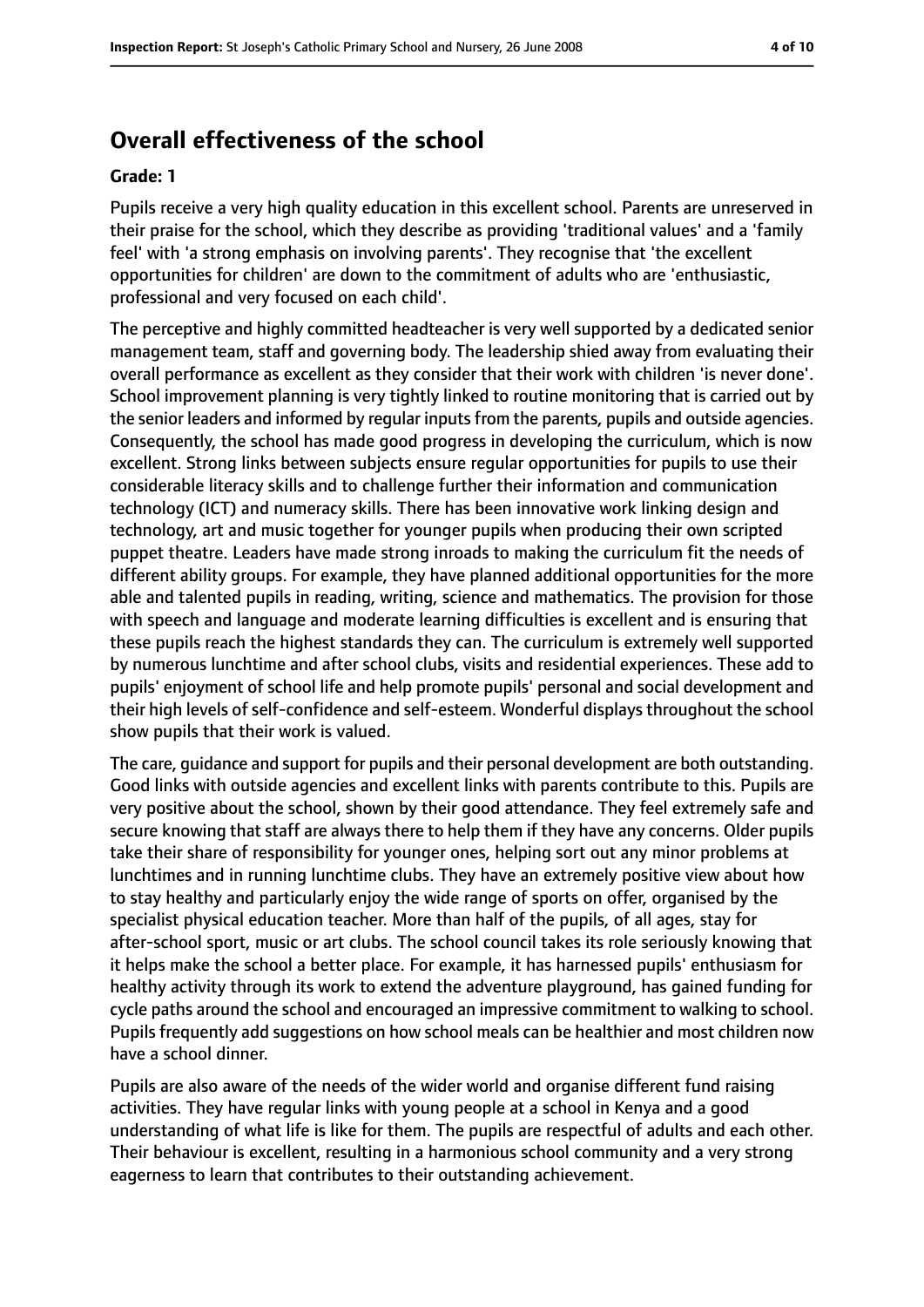By the end of the Reception year, children are exceeding national expectations. By the end of Year 2, standards are well above average. Progress through Years 1 to 6 is good and often outstanding. This is because well-focused action taken by the school matches work precisely where it will have most effect. Well-considered use is made of intervention material to boost pupils' learning and strengthen key skills. As a result, standards are well above average at the end of Year 6.

Excellent attention is paid to teaching reading and writing. This is evident in the attractive library and in books and on classroom walls. A strong emphasis is placed on speaking and listening skills through discussion, drama and role play. This has helped pupils to develop their ideas, language and vocabulary for writing, so improving further the content of their work. Teachers and senior leaders carry out regular and thorough analysis of achievement. Recently this had led to more attention on developing mental calculation strategies in mathematics. The impact of this was seen in the lesson where Year 2 pupils quickly saw the relationship between multiplication and division. The proportion gaining the highest levels year on year in mathematics and science is outstanding with English not far behind. Pupils currently in Year 6 are well on track to meet the demanding targets set for them. The proportions of pupils with learning difficulties are higher than in previous years but they are making excellent progress. This is because of the well-focused and experienced support for the differing needs. Specialist teachers are deployed well to further raise standards in art, music and modern foreign languages, and improve staff expertise. Given pupils' very high level of basic skills and excellent personal development, they are extremely well prepared for their future life and learning.

The school monitors pupils' progress very carefully and sets very challenging end-of-year targets for teachers to plan towards and pupils to aim for. These are helping teachers look closely at the day-to-day progress pupils make to ensure that they select the right support and challenge appropriately. This contributes to the good whole-class teaching and learning. Lessons are well planned, prepared and managed. Pupils use computers to support their learning and pupils say they 'love the chance to work with friends on projects'. Teaching assistants work very well in their supporting role alongside teachers. There are some good opportunities for pupils to assess their work as they go along, although teachers miss opportunities to check on just what has been learnt during the lesson through asking challenging questions. Pupils throughout the school are set individual and class targets. The pupils enjoy having these clear markers to help them improve their work and they appreciate the constructive comments teachers make when they mark their work.

Leaders regularly check on teaching and learning. Lesson observations are focused on agreed areas of school improvement. Weaknesses in teaching are identified and support given, helping to continually improve the quality of learning. The school improvement plan sets out appropriate areas for improvement, based on thorough self-evaluation but is too cluttered with routine management issues to help governors work more smartly on areas for development. At present, it lacks clear rationale for why action is being undertaken and does not identify the role of the governing body in monitoring the success. However, given the impact of actions to raise achievement and the good improvements since the last inspection, combined with the systems to identify any underachievement, the school has an excellent capacity for further improvement.

## **Effectiveness of the Foundation Stage**

#### **Grade: 2**

Children make good progress in the Nursery and the Reception class and by the time they start in Year 1, all are meeting expectations in all areas of their learning, with a significant minority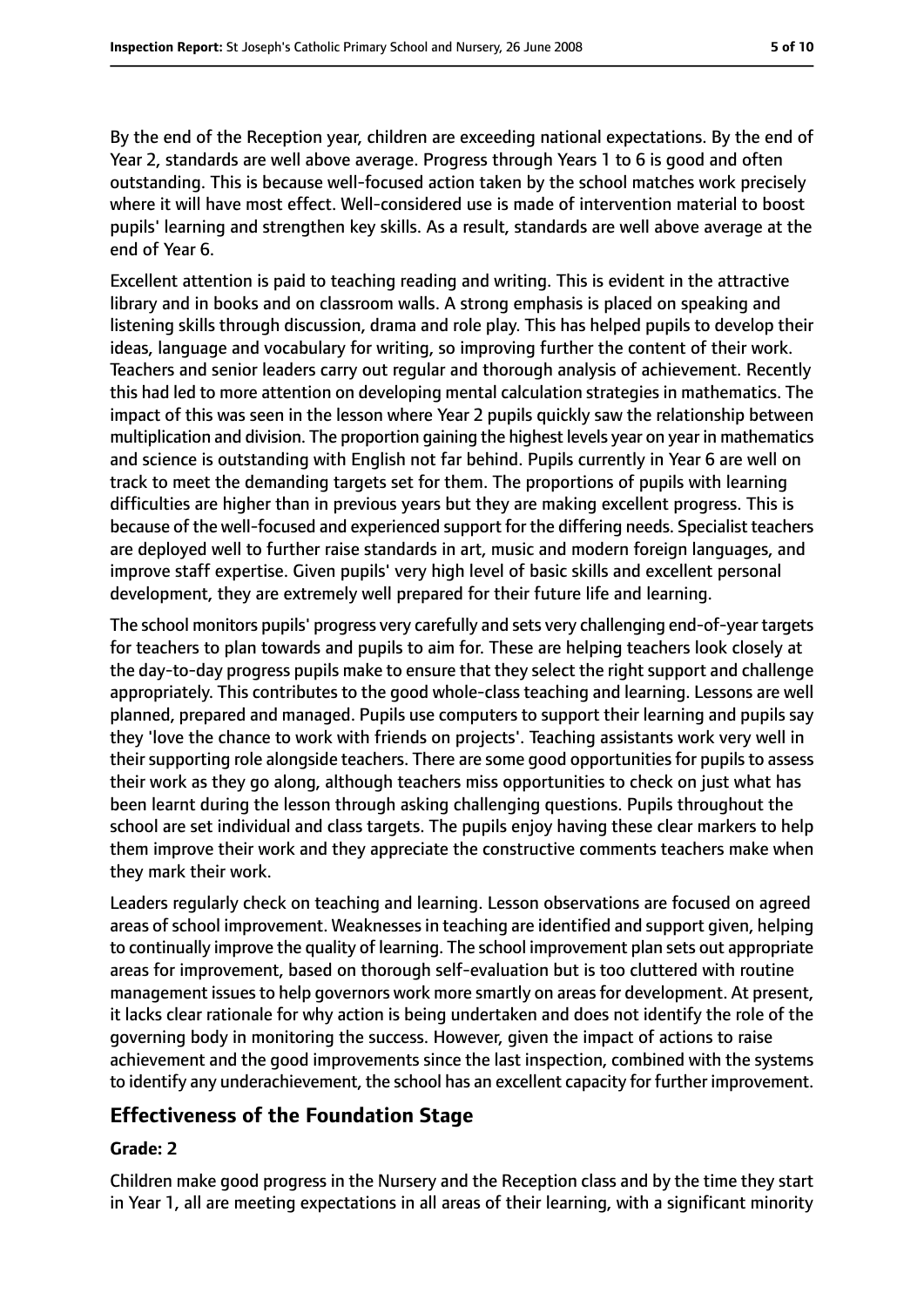exceeding these expectations. Good emphasis is placed on providing children with activities that challenge their thinking and encourage them to develop communication skills. There is a very good balance of teacher-led activities and those that children choose for themselves. Excellent emphasis is given to developing social skills through role play and daily routines. Adults are rigorous in tracking the gains the children make in their learning and care is taken to give them the right adult support when they need it. Good work has started in matching more closely resources to meet the individual needs of children during outdoor activities and the highly perceptive Foundation Stage leader has clearly identified where this needs strengthening.

## **What the school should do to improve further**

- ■
- Improve teaching further by developing strategies for assessing how well pupils are learning during lessons.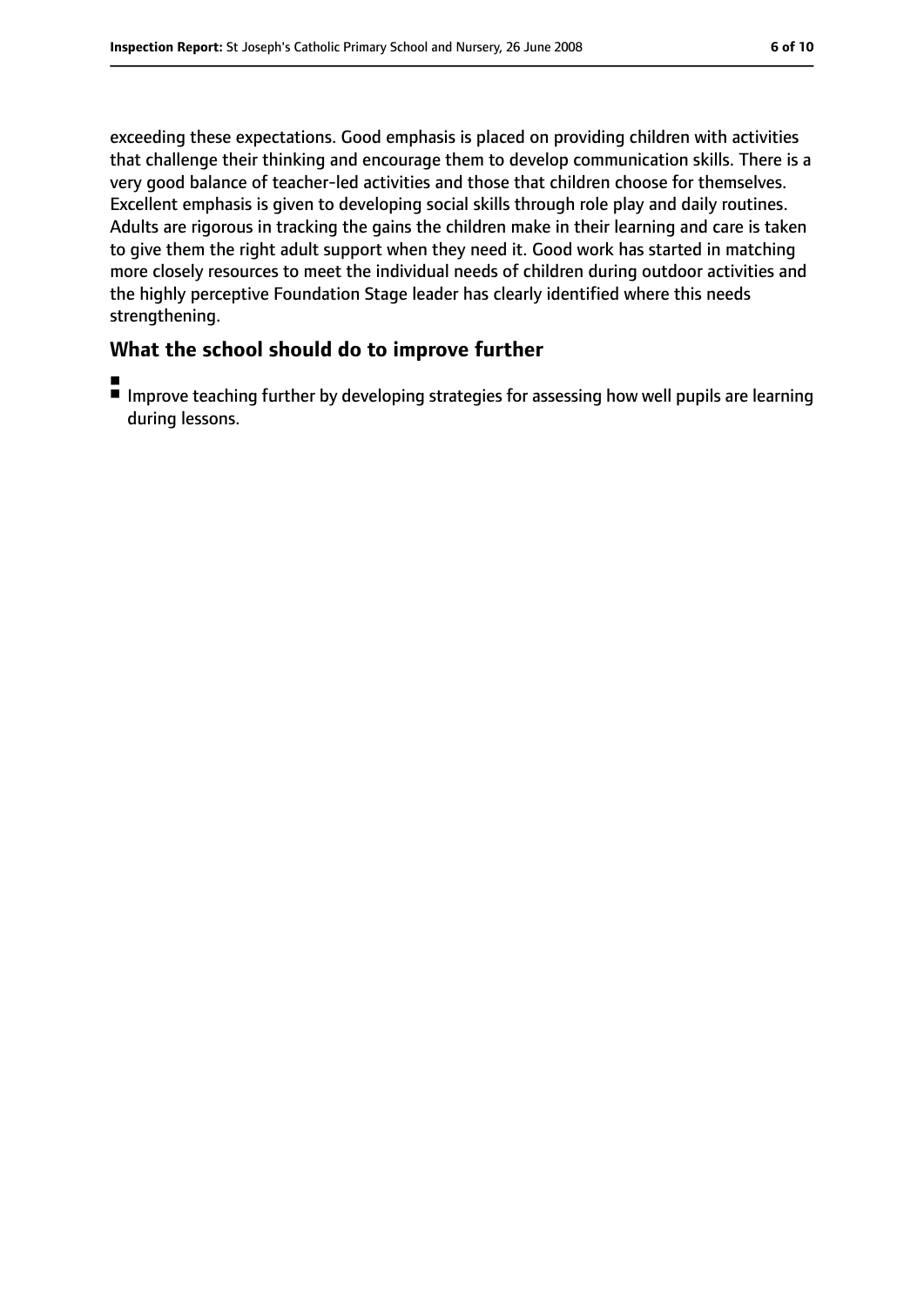**Any complaints about the inspection or the report should be made following the procedures set out in the guidance 'Complaints about school inspection', which is available from Ofsted's website: www.ofsted.gov.uk.**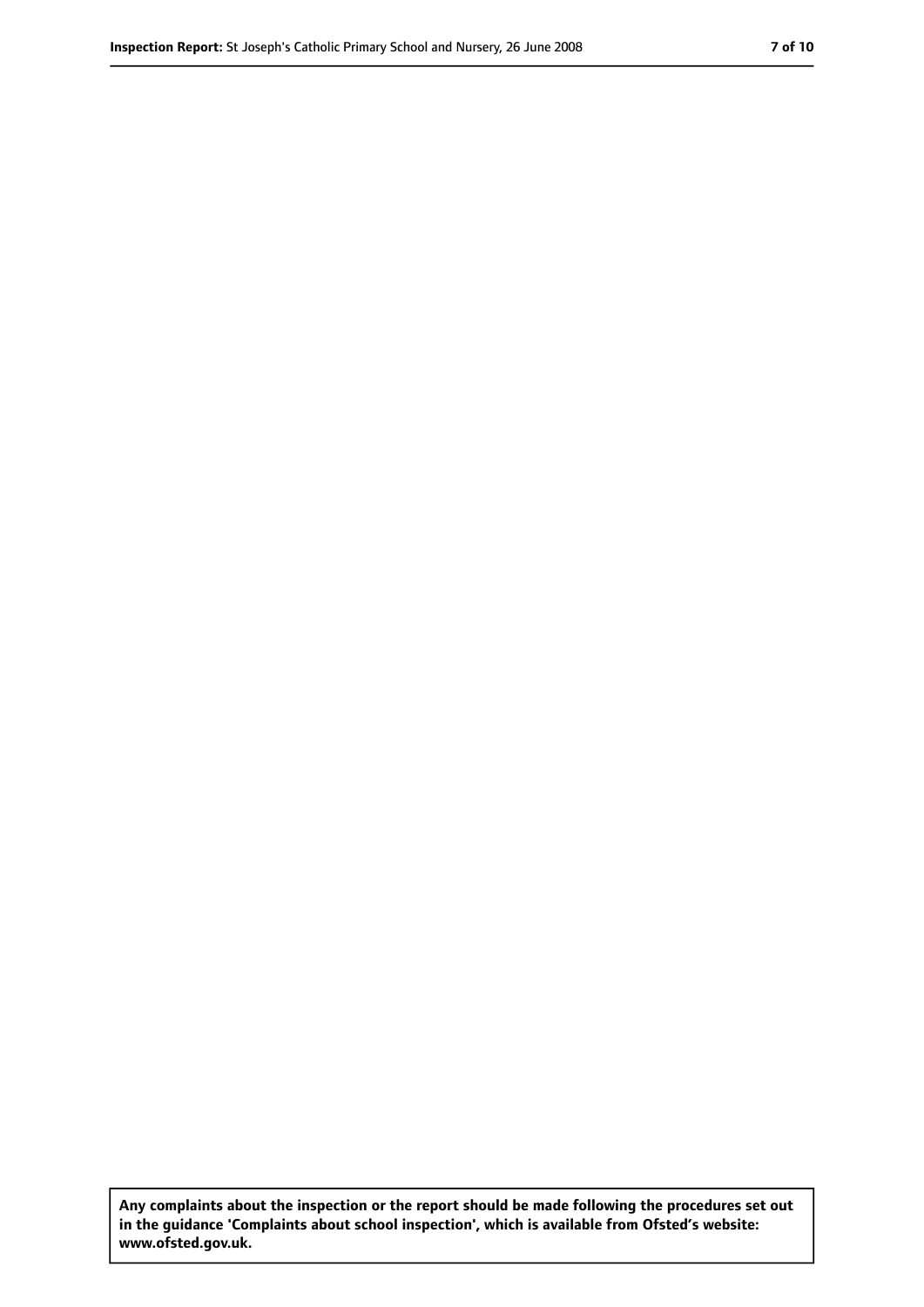# **Inspection judgements**

| $^{\backprime}$ Key to judgements: grade 1 is outstanding, grade 2 good, grade 3 satisfactory, and | <b>School</b>  |
|----------------------------------------------------------------------------------------------------|----------------|
| arade 4 inadeguate                                                                                 | <b>Overall</b> |

## **Overall effectiveness**

| How effective, efficient and inclusive is the provision of education, integrated<br>care and any extended services in meeting the needs of learners? |     |
|------------------------------------------------------------------------------------------------------------------------------------------------------|-----|
| Effective steps have been taken to promote improvement since the last<br>inspection                                                                  | Yes |
| How well does the school work in partnership with others to promote learners'<br>well-being?                                                         |     |
| The effectiveness of the Foundation Stage                                                                                                            |     |
| The capacity to make any necessary improvements                                                                                                      |     |

#### **Achievement and standards**

| How well do learners achieve?                                                                               |  |
|-------------------------------------------------------------------------------------------------------------|--|
| The standards <sup>1</sup> reached by learners                                                              |  |
| How well learners make progress, taking account of any significant variations between<br>groups of learners |  |
| How well learners with learning difficulties and disabilities make progress                                 |  |

## **Personal development and well-being**

| How good is the overall personal development and well-being of the<br>learners?                                  |  |
|------------------------------------------------------------------------------------------------------------------|--|
| The extent of learners' spiritual, moral, social and cultural development                                        |  |
| The extent to which learners adopt healthy lifestyles                                                            |  |
| The extent to which learners adopt safe practices                                                                |  |
| How well learners enjoy their education                                                                          |  |
| The attendance of learners                                                                                       |  |
| The behaviour of learners                                                                                        |  |
| The extent to which learners make a positive contribution to the community                                       |  |
| How well learners develop workplace and other skills that will contribute to<br>their future economic well-being |  |

## **The quality of provision**

| How effective are teaching and learning in meeting the full range of the<br>learners' needs?          |  |
|-------------------------------------------------------------------------------------------------------|--|
| How well do the curriculum and other activities meet the range of needs<br>and interests of learners? |  |
| How well are learners cared for, quided and supported?                                                |  |

#### **Annex A**

 $^1$  Grade 1 - Exceptionally and consistently high; Grade 2 - Generally above average with none significantly below average; Grade 3 - Broadly average to below average; Grade 4 - Exceptionally low.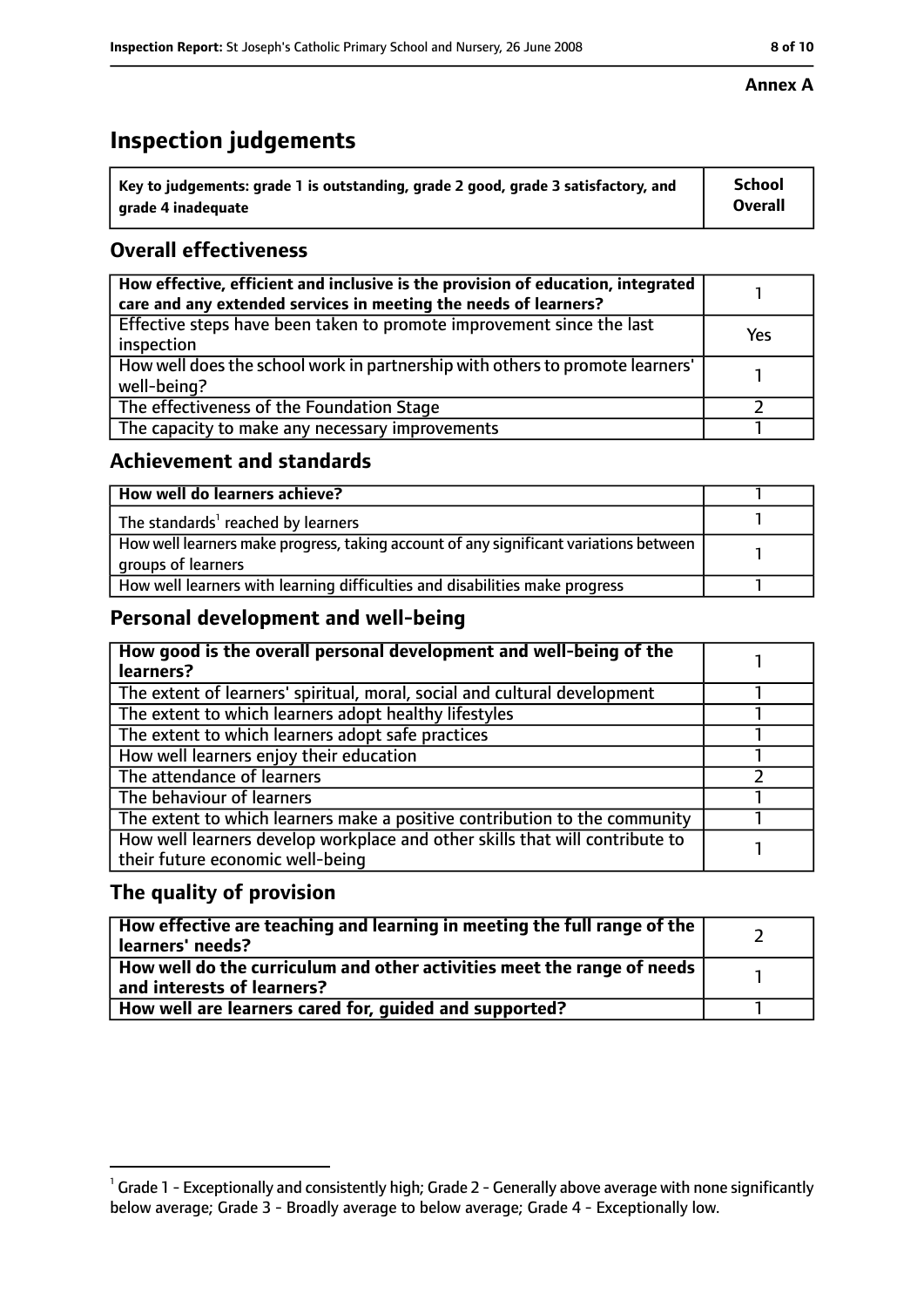#### **Annex A**

# **Leadership and management**

| How effective are leadership and management in raising achievement<br>and supporting all learners?                                              |           |
|-------------------------------------------------------------------------------------------------------------------------------------------------|-----------|
| How effectively leaders and managers at all levels set clear direction leading<br>to improvement and promote high quality of care and education |           |
| How effectively leaders and managers use challenging targets to raise standards                                                                 |           |
| The effectiveness of the school's self-evaluation                                                                                               |           |
| How well equality of opportunity is promoted and discrimination tackled so<br>that all learners achieve as well as they can                     |           |
| How effectively and efficiently resources, including staff, are deployed to<br>achieve value for money                                          |           |
| The extent to which governors and other supervisory boards discharge their<br>responsibilities                                                  |           |
| Do procedures for safequarding learners meet current government<br>requirements?                                                                | Yes       |
| Does this school require special measures?                                                                                                      | <b>No</b> |
| Does this school require a notice to improve?                                                                                                   | No        |